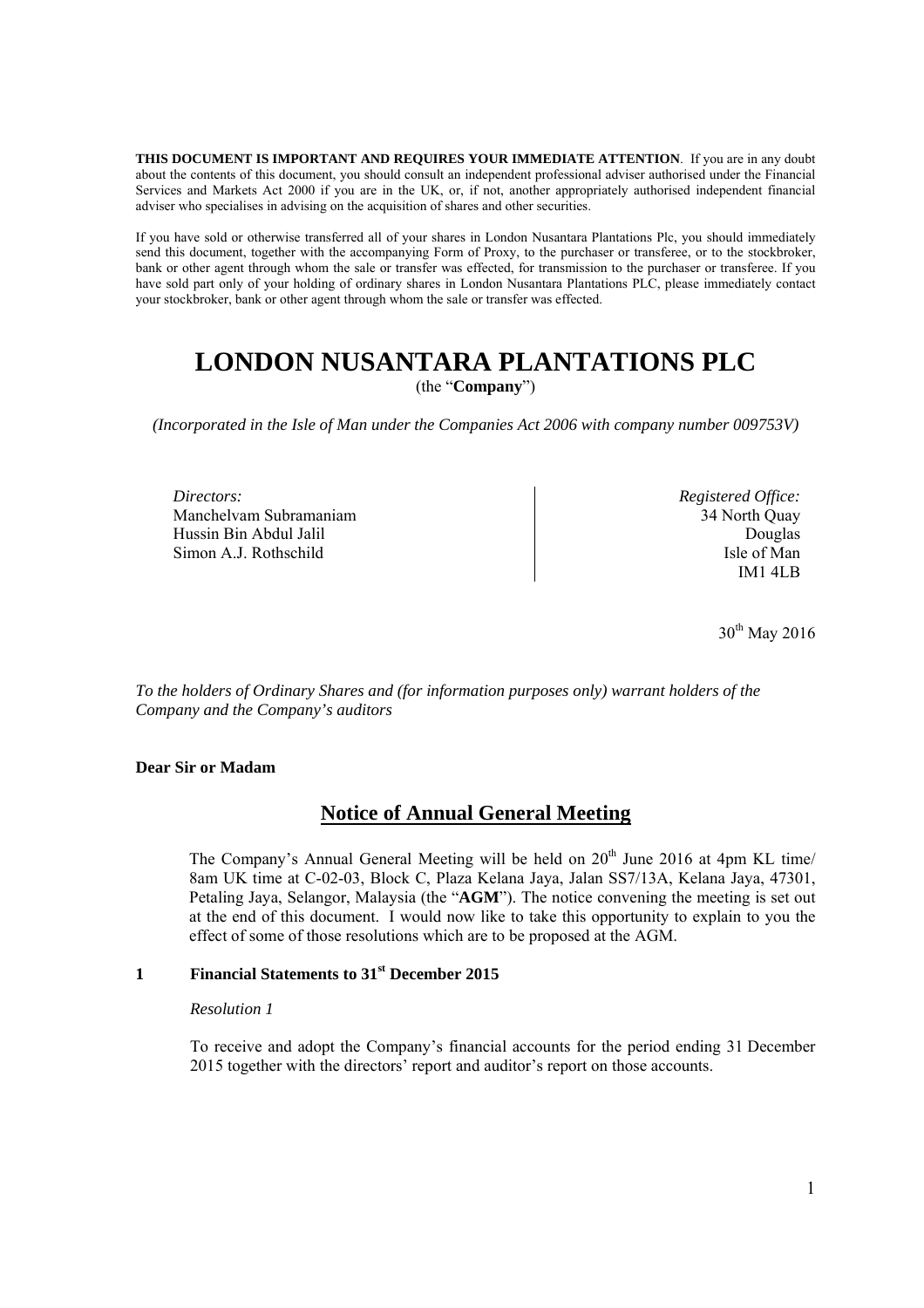## **2 Reappointment of Auditors**

#### *Resolution 2*

It is proposed by the directors that UHY Hacker Young LLP of Quadrant House, 4 Thomas More Square, London E1W 1YW be re-appointed as the auditors of the Company until the date of the next Annual General Meeting of the Company.

## **3 Remuneration of Auditors**

#### *Resolution 3*

It is proposed that the directors of the Company be authorised to fix the remuneration of the auditors as they see fit.

## **4 The Board**

#### *Resolution 4*

Hussin Bin Abdul Jalil shall retire as a director by rotation at the AGM and will stand for re-election in accordance with Article 85 of the Company's Articles of Association (the "**Articles**").

## **5 SPECIAL BUSINESS: Disapplication of pre-emption rights**

## *Resolution 5*

The Articles contain certain pre-emption rights restricting the power of the directors to issue shares in the capital of the Company for cash consideration unless such shares are first offered to the existing shareholders of the Company pro rata to their existing shareholding.

In order to allow the directors the flexibility to raise additional capital for the Company through the issue of additional shares, the directors therefore consider it appropriate to propose a special resolution at the AGM to disapply pre-emption rights over 180,000,000 (One hundred and eighty million) new ordinary shares in the capital of the Company. The special resolution is set out in full in the Notice of the AGM at the end of this document.

## 6 **Action To Be Taken**

Shareholders will find enclosed with this document a Form of Proxy for the AGM. Whether or not you intend to be present at the meeting, you are requested to complete, sign and return the Form of Proxy in accordance with the instructions printed on it. The Form of Proxy should be returned to the Company at C-02-03, Block C, Plaza Kelana Jaya, Jalan SS7/13A, Kelana Jaya, 47301, Petaling Jaya, Selangor, Malaysia to be received not later that 5pm KL time / 9am UK time on 17<sup>th</sup> June 2016. Unless the Form of Proxy is received by this date and time, it will be invalid. The completion and return of a Form of Proxy will not preclude you from attending the meeting and voting in person should you wish to do so.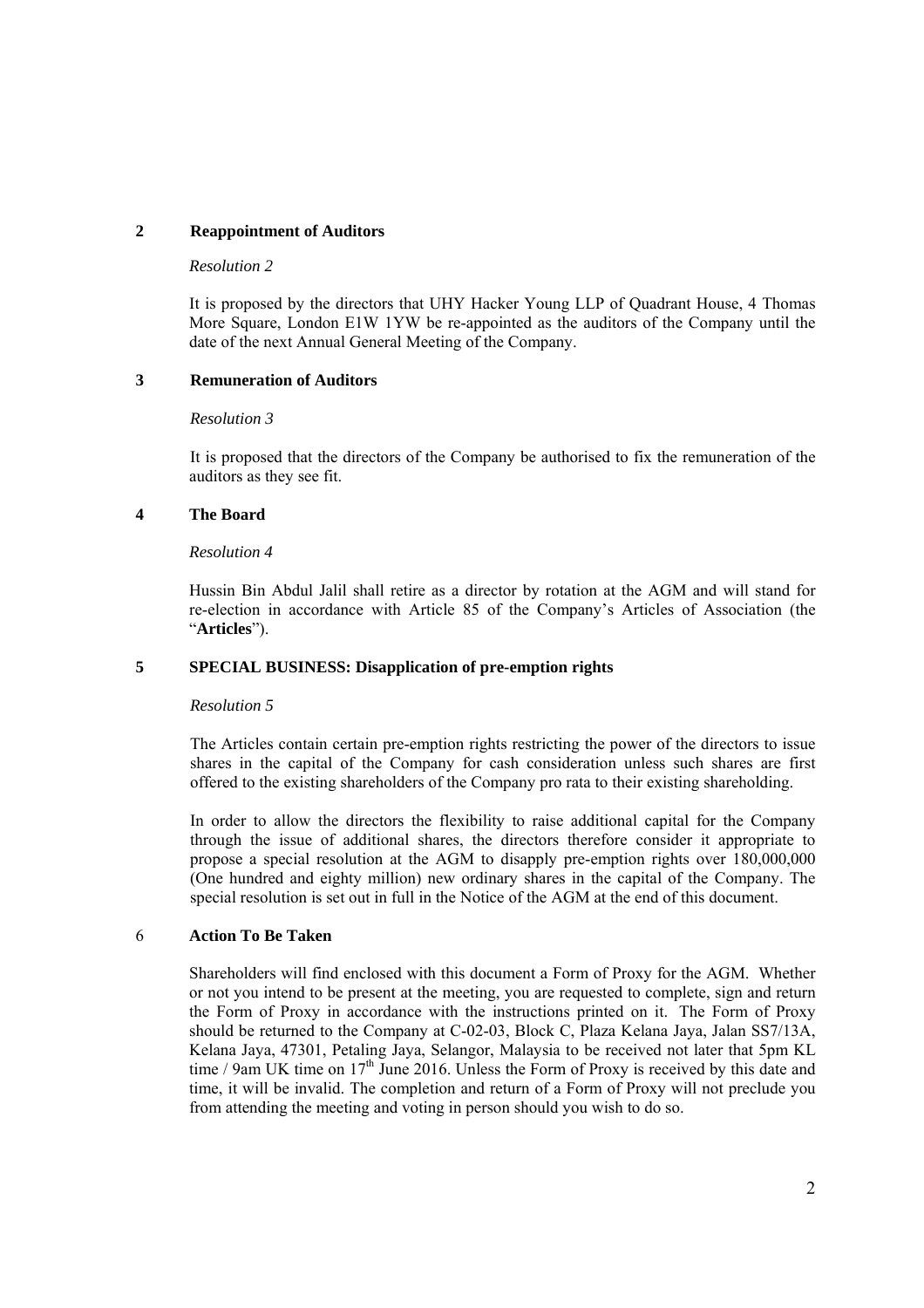# 7 **Recommendation**

The directors recommend that you vote in favour of the resolutions as they intend to do in respect of their own beneficial shareholdings, which together amount to 33,193,237 Ordinary Shares representing approximately 18.41 per cent of the present issued share capital of the Company.

Yours faithfully

**Manichelvam Subramaniam Director**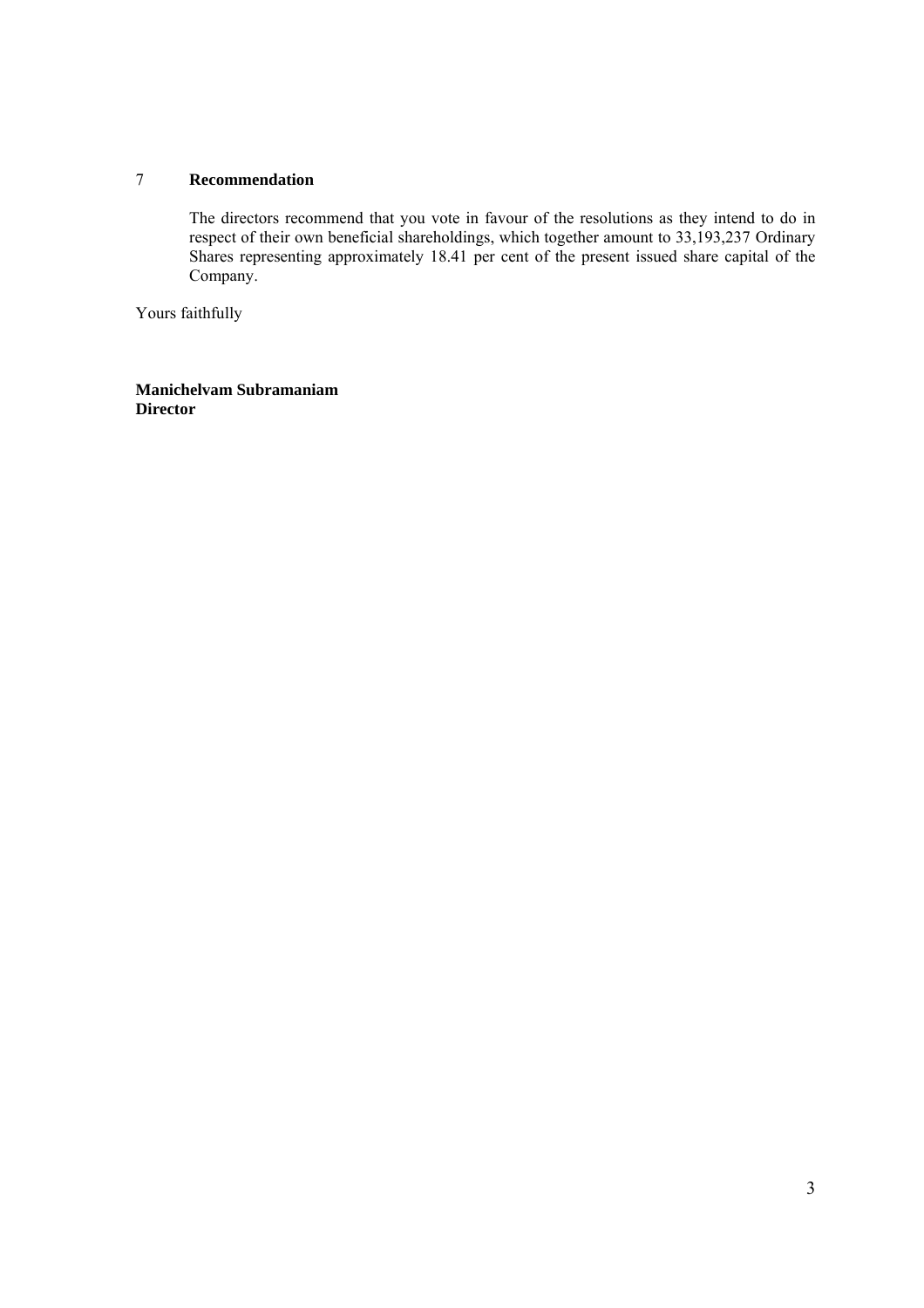Company Number: *009753V*

## **THE ISLE OF MAN COMPANIES ACT 2006**

## **PUBLIC COMPANY LIMITED BY SHARES**

# **NOTICE OF ANNUAL GENERAL MEETING**

**of** 

#### **LONDON NUSANTARA PLANTATIONS PLC (the "Company")**

Notice is hereby given that the 2016 Annual General Meeting of the Company will be held on 20<sup>th</sup> June 2016 at 4pm KL time / 8am UK time at Unit C-02-3, 2<sup>nd</sup> Floor, Block C, Plaza Kelana Jaya, Jalan SS 7/13A, 47301 Kelana Jaya, Selangor, Malaysia for the purpose of considering and, if thought fit, passing the following resolutions, of which Resolutions 1 to 4 are being proposed as ordinary resolutions and Resolution 5 is being proposed as a special resolution:

#### **ROUTINE BUSINESS**

#### Ordinary Resolutions

- 1. To receive and adopt the Company's financial accounts for the period ending 31 December 2015 together with the directors' report and auditor's report on those accounts.
- 2. To re-appoint UHY Hacker Young as auditors to hold office from the conclusion of the meeting to the conclusion of the next Annual General Meeting of the Company.
- 3. To authorise the directors to fix the remuneration of the auditors.
- 4. To re-appoint Hussin Bin Abdul Jalil to the position of director of the Company.

## **SPECIAL BUSINESS**

#### Special Resolution

5. That the directors of the Company be authorised and empowered to allot ordinary shares of no par value in the Company ("Ordinary Shares") and rights to subscribe for Ordinary Shares (together "equity securities") for cash in accordance with Article 5.1 of the Articles in respect of 180,000,000 (One hundred and eighty million) new ordinary shares in the capital of the Company as if the restrictions on the issue of equity securities in Article 5.2 of the Articles did not apply to any such allotment, such power shall expire on the date occurring 15 months from the date of this special resolution or (if earlier) the conclusion of the annual general meeting of the Company to be held in 2017, provided that the Company may, before the expiry of this power, make an offer or agreement which would or might require equity securities to be allotted after the expiry of this power and the directors may allot equity securities in pursuance of such an offer or agreement as if the power had not expired

#### **By Order of the Board**

**Manichelvam Subramaniam Director**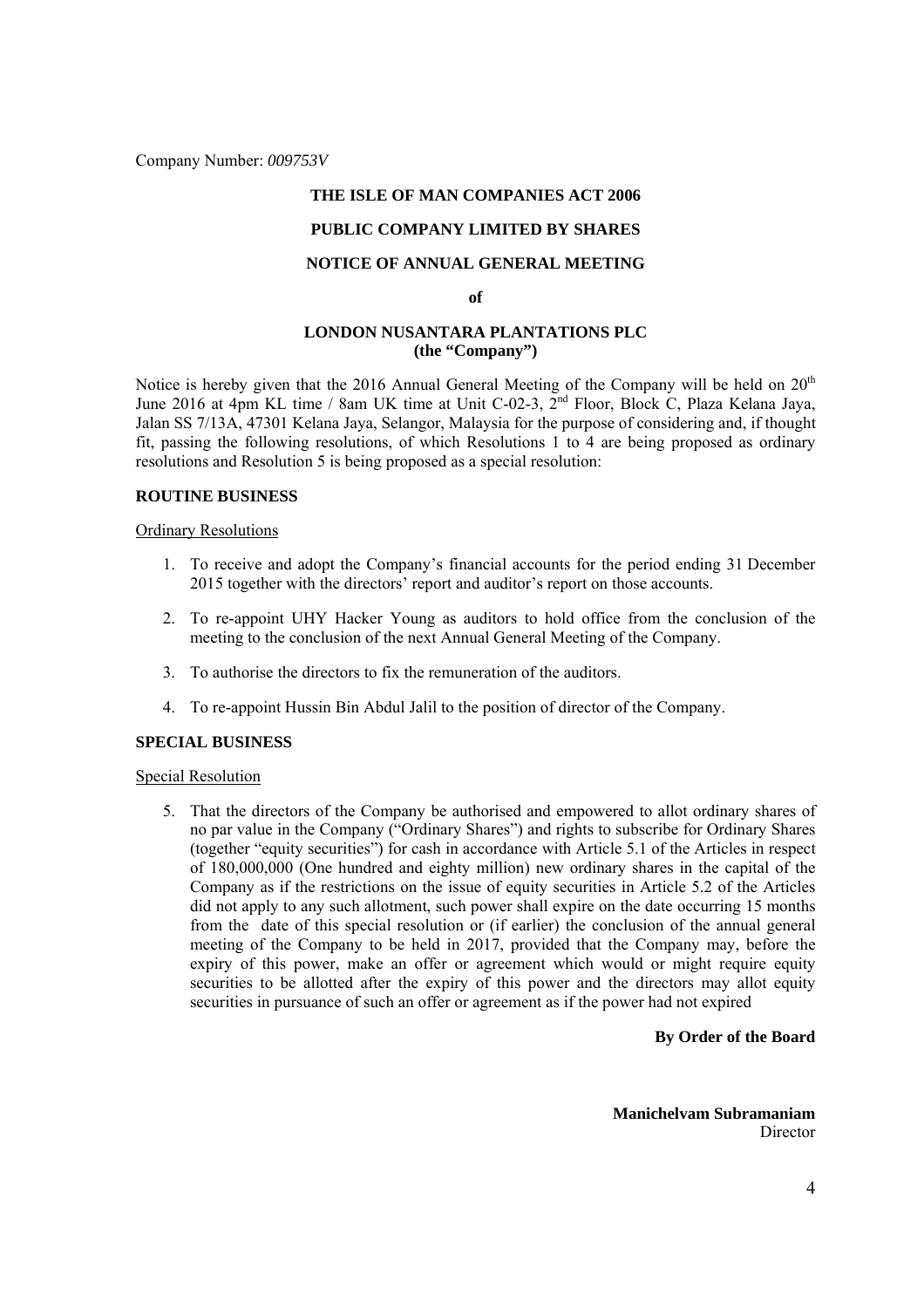## Dated:  $30<sup>th</sup>$  May 2016

Registered Office:

34 North Quay Douglas Isle of Man IM1 4LB

Notes:

- 1 A member entitled to attend and vote at the above meeting convened by the above notice shall be entitled to appoint a proxy (or proxies) to attend and vote in his place. Such proxy need not be a member of the Company.
- 2 A Form of Proxy is enclosed. The appointment of a proxy will not prevent a shareholder from subsequently attending and voting at the meeting in person, in which case any votes cast by the proxy will be excluded.
- 3 A member is entitled to appoint one or more persons as proxies to exercise all or any of his rights to attend, speak and vote at the meeting.
- 4 A member may appoint more than one proxy in relation to the meeting provided that each proxy is appointed to exercise the rights attached to a different share or shares held by him. To appoint more than one proxy, you will need to complete a separate Form of Proxy in relation to each appointment. Additional Forms of Proxy may be obtained by photocopying the enclosed Form of Proxy. Where more than one proxy is appointed, you will need to state clearly on each Form of Proxy the number of Ordinary Shares in relation to which each proxy is appointed. A failure to specify the number of Ordinary Shares each proxy appointment relates to or specifying a number in excess of those held by the member may result in the proxy appointment being invalid. You can only appoint a proxy using the procedures set out in these notes and the notes of the Form of Proxy. Where only one proxy is appointed, such proxy will be deemed to represent you in respect of your entire holding of Ordinary shares.
- 5 To be valid, the Form of Proxy must be completed in accordance with the instructions set out on the form and (together with the power of attorney or other authority, if any, under which it is signed or a notarially certified copy of such power or authority) deposited at, or posted to the Company at Unit C-02-3, 2<sup>nd</sup> Floor, Block C, Plaza Kelana Jaya, Jalan SS 7/13A, 47301 Kelana Jaya, Selangor, Malaysia to be received not later that 5pm KL / 9am UK time on 17<sup>th</sup> June 2016. Completion and return of the Form of Proxy will not preclude shareholders from attending or voting at the meeting in person.
- 6 In the case of joint holders, the vote of the senior who tenders a vote, whether in person or by proxy, will be accepted to the exclusion of the votes of any other joint holders. For these purposes, seniority shall be determined by the order in which the names stand in the register of members in respect of the joint holding.
- 7 In the case of a corporation, the Form of Proxy must be executed under its common seal or signed on its behalf by a duly authorised attorney or duly authorised officer of the corporation.
- 8 As provided in Regulation 22 of the Uncertificated Securities Regulations 2006 (as amended), only those members registered in the register of members of the Company 48 hours before the time set for the meeting shall be entitled to attend and vote at the meeting in respect of the number of Ordinary Shares registered in their name at that time. Changes to entries on the relevant register of securities after that time shall be disregarded in determining the rights of any person to attend or vote at the meeting.
- 9 Documents for Inspection The following information, which is available for inspection during normal business hours at the registered office of the Company on any weekday (Saturdays, Sundays and public holidays excepted) from the date of this notice until the date of the Annual General Meeting, will also be available for inspection at the place of the Annual General Meeting for a period of 15 minutes prior to the meeting and until the conclusion of the meeting:
	- Memorandum and Articles of Association of the Company; and
	- Copies of the service contracts of each of the directors of the Company.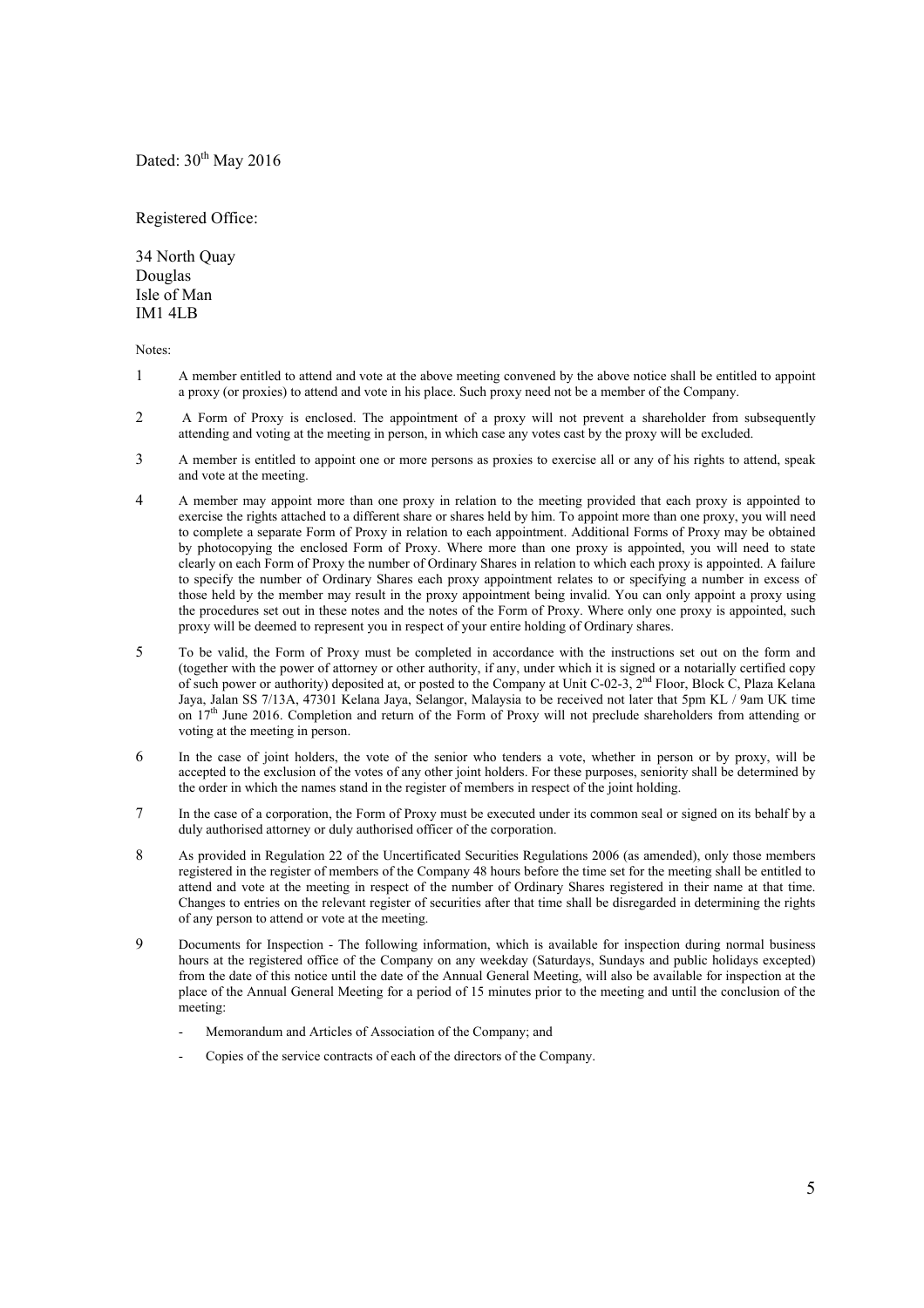## **LONDON NUSANTARA PLANTATIONS PLC**

(a company incorporated in the Isle of Man and registered with number *009753V*)

## **ANNUAL GENERAL MEETING**

20<sup>th</sup> June 2016 AT 4pm KL time / 8am UK time at Unit C-02-3, 2<sup>nd</sup> Floor, Block C, Plaza Kelana Jaya, Jalan SS 7/13A, 47301 Kelana Jaya, Selangor, Malaysia

## **FORM OF PROXY**

To: London Nusantara Plantations PLC (the "**Company**") I/We ………………………………………………………… (INSERT FULL NAME) of ………………………………………………………………………......................... …………………………………………………………………...(INSERT ADDRESS)

being (a) member/members of the Company, hereby appoint as my/our proxy, to attend and, on a poll, vote on my/our behalf at the Annual General Meeting of the Company to be held on 20<sup>th</sup> June 2016 at 4pm KL time / 8am UK time at Unit C-02-3, 2<sup>nd</sup> Floor, Block C, Plaza Kelana Jaya, Jalan SS 7/13A, 47301 Kelana Jaya, Selangor, Malaysia and at any adjournment thereof (the "**AGM**"), the duly appointed Chairman of the AGM or *(see Note 1)*:

………………………………………………………………………………………

My/our proxy is to vote as indicated by an "X" below in respect of the resolution set out in the notice of the AGM. If no specific direction to voting is given, the proxy will vote or abstain at his discretion.

Please tick here if this proxy appointment is one of multiple appointments being made  $\Box$ 

If this proxy appointment is one of multiple appointments being made, please state the number of Ordinary Shares in relation to which the above named proxy is authorised to act *(see Note 3)*:

…………………………. Ordinary Shares

| <b>ORDINARY RESOLUTIONS</b>                                         | <b>FOR</b> | <b>AGAINST</b> | WITHHELD |
|---------------------------------------------------------------------|------------|----------------|----------|
| <b>Resolution 1</b><br>To receive and adopt the Company's financial |            |                |          |
| accounts for the period ending 31 December<br>2015.                 |            |                |          |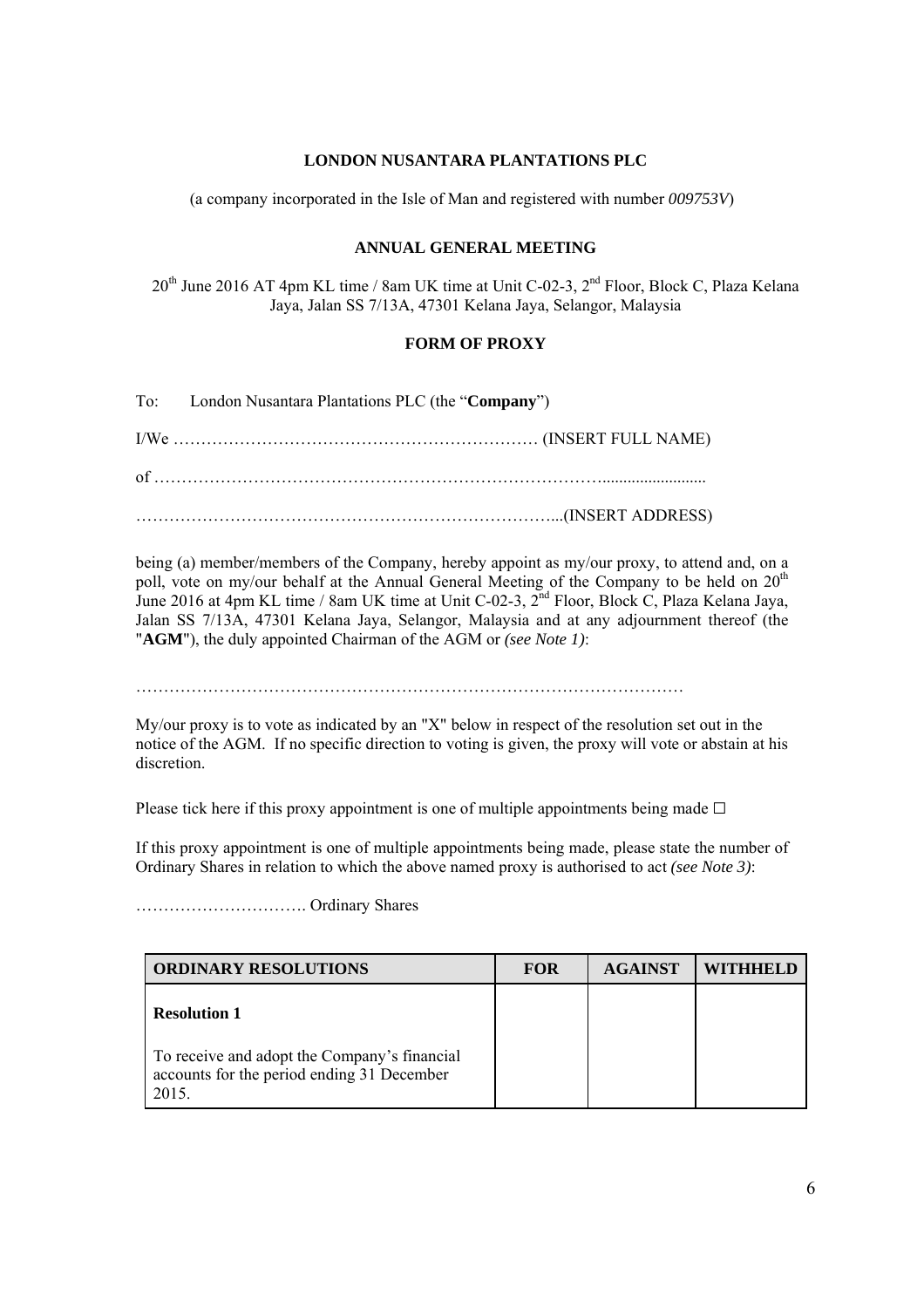| <b>ORDINARY RESOLUTIONS</b>                                                                                                  | <b>FOR</b> | <b>AGAINST</b> | <b>WITHHELD</b> |
|------------------------------------------------------------------------------------------------------------------------------|------------|----------------|-----------------|
| <b>Resolution 2</b>                                                                                                          |            |                |                 |
| To re-appoint UHY Hacker Young as auditors of<br>the Company.                                                                |            |                |                 |
| <b>Resolution 3</b>                                                                                                          |            |                |                 |
| To authorise the directors to fix the remuneration<br>of the auditors.                                                       |            |                |                 |
| <b>Resolution 4</b>                                                                                                          |            |                |                 |
| To re-appoint Hussin Bin Abdul Jalil to the<br>position of director of the Company.                                          |            |                |                 |
| <b>SPECIAL RESOLUTION</b>                                                                                                    | <b>FOR</b> | <b>AGAINST</b> | <b>WITHHELD</b> |
| <b>Resolution 5</b><br>To disapply the pre-emption rights in respect of<br>180,000,000 new ordinary shares in the capital of |            |                |                 |
| the Company, as further detailed in resolution 5<br>as set out in the Notice.                                                |            |                |                 |

Signature(s) or Common Seal

………………………………………………………………………

Date …………………………………………….

#### **Notes**

- 1 A proxy need not be a member of the Company. Completion and return of this Form of Proxy does not preclude a member from subsequently attending and voting at the meeting. If you wish to appoint a proxy other than the Chairman of the Meeting, please cross out the words "the Chairman of the Meeting or" and write the full name and address of your proxy in the space provided. The change should be initialed.
- 2 If you do not indicate how you wish your proxy to vote on the specified resolution or on any matters (including any amendments to the resolutions), the proxy will exercise his/her discretion as to how he/she votes and as to whether or not he/she abstains from voting. A 'vote withheld' is not a vote in law and will not be counted in the calculation of the proportion of the votes for and against the resolution.
- 3 To appoint more than one proxy you may photocopy this Form of Proxy. Where more than one proxy is appointed, please tick the box provided above and indicate the number of Ordinary Shares in relation to which each proxy is